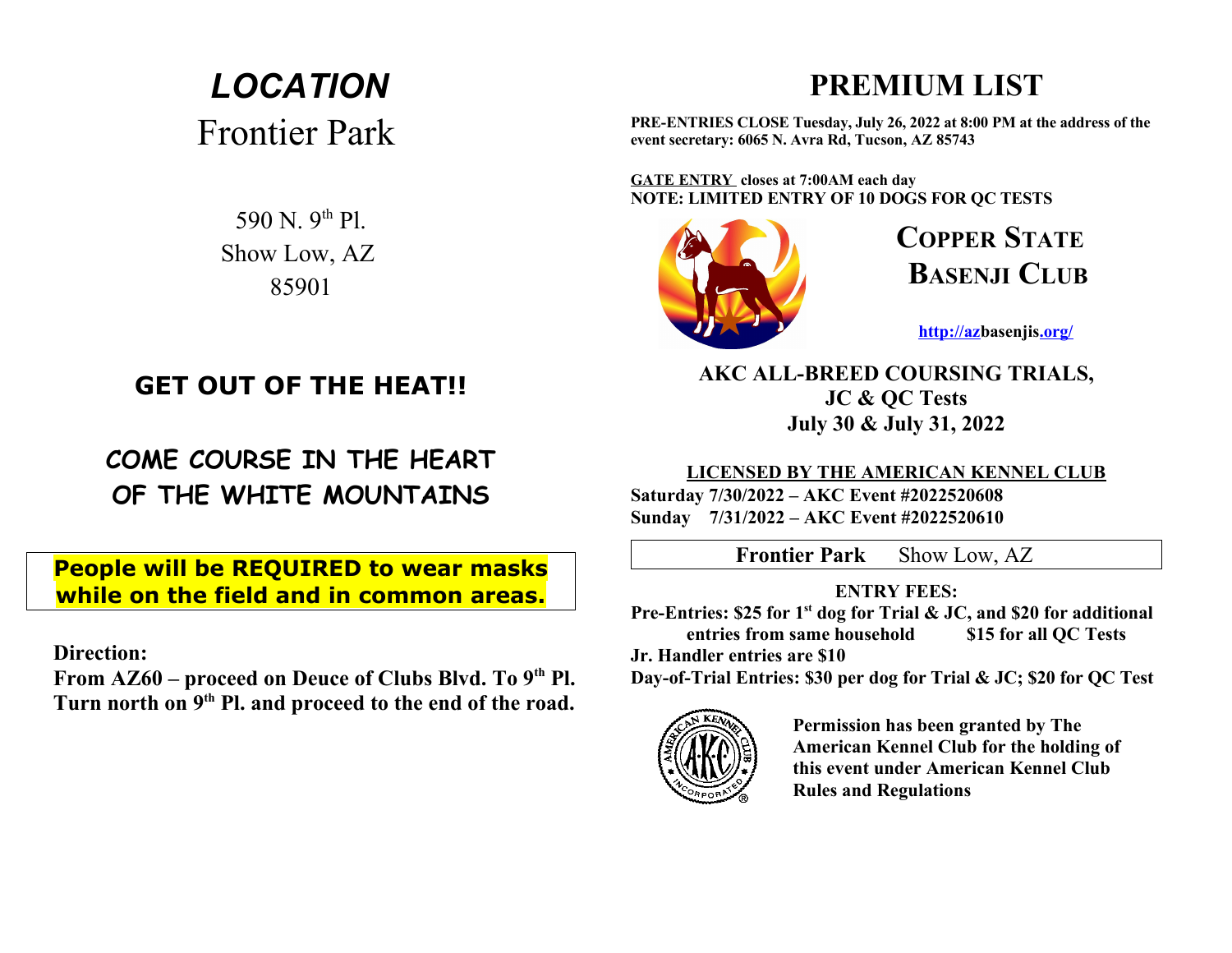### **CSBC OFFICERS:**

Theresa Tuttle President Susan Howard Secretary Ron Wilson Vice Pres. Tari Parish Treasurer

**Board of Directors: Martha Davis, Sherry Stevens, Alyx Tuttle**

## **FOR THE EVENTS**

### **FIELD COMMITTEE:**

Field Chairman Tari Parish – 5855 N. Avra Rd., Tucson, AZ 85743 Event Secretary Theresa Tuttle – 6065 N. Avra Rd. Tucson, AZ 85743 520-982-3709 (cell) copperstatebasenjiclub@gmail.com (email) **Make checks payable to: CSBC**

### **PayPal button available on website: [www.azbasenjis.o](http://www.azbasenjis.com/)rg**

### **(label the payment w/ sender's name & number of entries)**

| Huntmasters:   | Barbara Reisinger                          |
|----------------|--------------------------------------------|
| Lure Operators | Tari Parish, Alyx Tuttle, Jarred Reisinger |
| Inspection     | Shawna Swanson, Nancy Ryson                |
| Field Clerk    | Angie Weatherhead                          |

### **AKC JUDGES**

| Jane Taylor   | 95 |
|---------------|----|
| John Skoglund | 12 |
| Tari Parish   | 58 |

50 Cattle Dr. Fernley, NV 89701 2162 Turquoise St. Garden Grove, CA 92845 855 N. Avra Rd. Tucson, AZ 85743

|                                                      | Saturday QC & JC | Sunday QC & JC                     |  |  |
|------------------------------------------------------|------------------|------------------------------------|--|--|
| <b>Taylor</b>                                        |                  | Skoglund                           |  |  |
| Saturday Trial                                       |                  | Sunday Trial                       |  |  |
| All Breeds but S, Singles<br><b>Taylor</b>           |                  | IG, PH, PPP, SD, SO, W             |  |  |
| $AF, AZ, Ba, Bo, CDE, G, Ib, IW, RR, Sl$<br>Skoglund |                  | Judging all breeds but IG, Singles |  |  |
| Parish                                               |                  | IG & S                             |  |  |

### **TEST HOURS: 7:00 AM until completion of all events**

**ROLL CALL & INSPECTION: 7:30 AM each day** Inspection committee shall inspect each entry for lameness, fitness to compete and females in season. ALL ANIMALS ON TRIAL GROUNDS ARE EXPECTED TO BE CURRENT ON VACCINATIONS AS REQUIRED BY STATE LAW.

**QC Test** will begin promptly at 8:00am. **JC Test** will begin at 8:30am **Trial** will begin at 9:30 am or immediately after JC Tests are complete

#### **Eligible Breeds**

Lure Coursing tests and trials shall be open to eligible breeds one year of age or older. For a complete listing of the breeds eligible to participate in the AKC Lure Coursing program, please visit the AKC

website at: http://www.akc.org/events/lure\_coursing/eligible\_breeds.cfm. Note: Italian Greyhounds and FSS breeds are not eligible to compete for Best in Field. A dog with an AKC Limited Registration shall be eligible to be entered in Lure Coursing tests and trials, as are spayed and neutered hounds. Monorchid and cryptorchid hounds are ineligible to participate. **INCOMPLETE, UNSIGNED, CONDITIONAL OR UNPAID ENTRIES WILL NOT BE ACCEPTED. ENTRIES WILL NOT BE ACKNOWLEDGED.** 

**A SEPARATE FORM MUST BE USED FOR EACH EVENT AND EACH DOG.**

### **Stakes Offered**

**Open Stakes:** Open to all hounds that have obtained an AKC Qualified Courser certificate. This requirement will be waived for hounds that have earned a Field Championship title from the American Sighthound Field Association (ASFA) or the Canadian Kennel Club (CKC). ASFA or CKCField Champions must submit a copy of their title certificate to the host club when they enter their first AKC Open Stake. This copy must be included when the results of the trial are sent to the AKC.

Championship points earned from the Open Stake will only count toward a Field Champion title. Hounds that have earned an AKC Field Championship title are not eligible to enter the Open Stake.

**Special Stakes:** Open to all hounds that have earned their AKC Field Championship titles. Championship points earned from the Specials Stake will count toward Lure Courser Excellent titles.

Qualifying scores earned from the Specials Stake will count toward a Senior Courser or Master Courser title.

**Veteran Stakes:**Open to all hounds which are eligible to enter Open or Special stakes and meet the age requirement for a veteran as established by the breed's parent  $club - 6$  years of age; except Irish Wolfhounds = 5 years, Whippets = 7 years, Rhodesian Ridgebacks = 7 years, and Afghan Hounds = 7 years.

Championship points will be awarded. Points won from the Veteran Stake may count toward either a Field Championship title or Lure Courser Excellent title.

**Single Stakes: No points or passes counting toward AKC titles shall be awarded. All regulations pertaining to regular stakes shall apply.** 

| $\mathcal{L}$ , and the set of the set of the set of the set of the set of the set of the set of the set of the set of the set of the set of the set of the set of the set of the set of the set of the set of the set of the set |  |
|-----------------------------------------------------------------------------------------------------------------------------------------------------------------------------------------------------------------------------------|--|

**Special Metal for each dog finishing a new title.**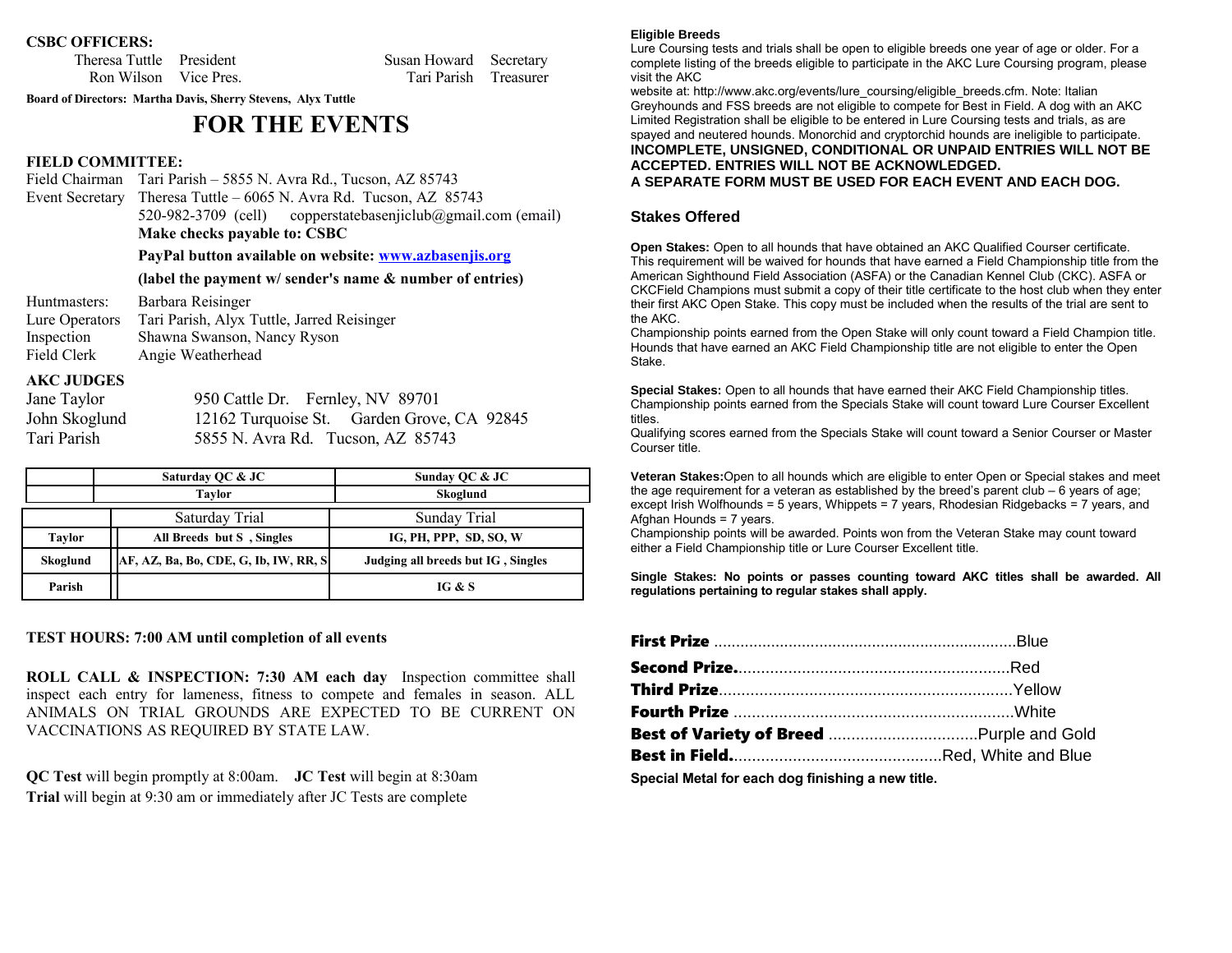## **Saturday 600 yds.**



**Sunday 600 yds**





Battery powered, continuous loop lure machines will be used. The BFSW reserves the right to alter the course plan as required by weather and/or field conditions on the day of the event. The BFoGP recommends that your dogs be in good physical condition before attempting the course. The BFSW and the Town of Apache Junction assume no liability for injury to any person or dog before, during or after these Tests. Please bring your own food, shade and water. Public restrooms are available.

**NO FIRES – NO SMOKING – NO INCENDIARY DEVICES OF ANY SORT THIS IS A SELF-CLEANING EVENT – BAG AND HAUL ALL WASTE. ALL ANIMALS ON TEST GROUNDS ARE EXPECTED TO BE CURRENT ON VACCINATIONS AS REQUIRED BY STATE LAW. A penalty of \$5 will be assessed for each loose dog not competing in the course in progress, and for 5+ minute delays of event.** 

**QUALIFYING COURSER CERTIFICATE**: An AKC recognized sighthound at least 12 months of age (Qualifying Hound) running with another hound of the same breed — or another breed with a similar running style — (Testing Hound) shall receive certification from a licensed judge. **Owners** are responsible for arranging a hound of similar running style. The hound must complete the course **with enthusiasm and without interruption**, sufficiently course the **lure** and not course the Testing Hound. The judge will certify that the Qualifying Hound ran cleanly and did not appear to present a hazard to the Testing Hound at any point in the qualifying course. **This certificate is required to enter a hound in an Open Stake.** The handler presenting the Qualifying Hound shall be responsible for providing the Testing Hound for the qualifying course. Upon successful completion of the Qualified Courser test, the judge completes a certificate and awards it to the handler.

This certificate must be submitted to the host club with the hound's first entry in an Open Stake. The certificate must be included when the results of the trial are sent to the AKC.

**It is strongly recommended that every Qualifying Hound have been run previously alone and that to the handler's satisfaction runs cleanly and keenly. It is additionally recommended that every Qualifying Hound practices with other hounds prior to being presented for a qualifying courser test. It is to be understood by all that training prior to running a hound with other hounds in competition is essential to ensure that the hound is prepared to run safely with**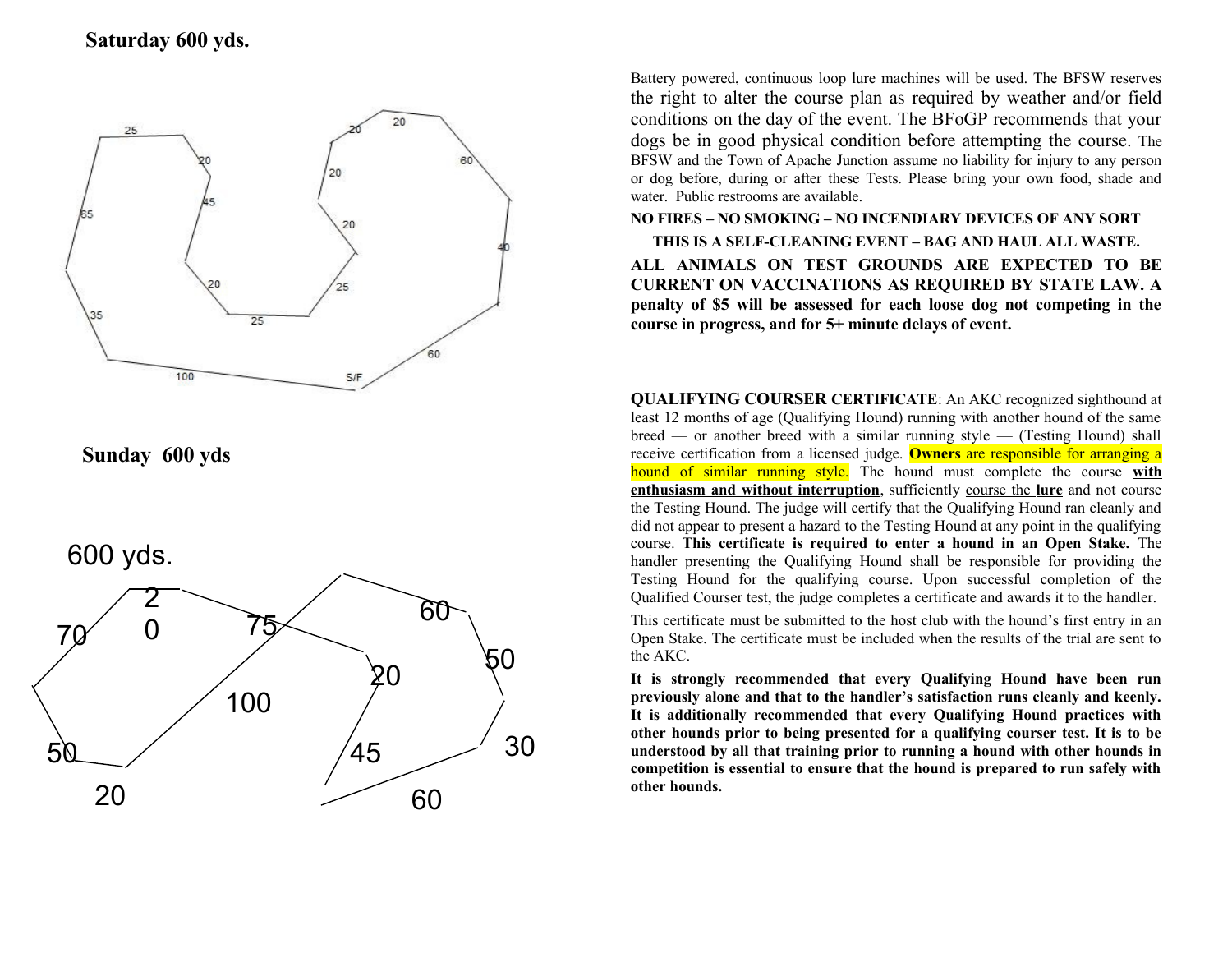## *Nearby motels :*

## **Days Inn**

480 W. Deuce of Clubs, Show Low, AZ 928-537-4356 Offering a block of rooms  $$89 + tax$  per night rate; this includes pet fee  $+$  free breakfast in the Cafe. Mention you are attending our club event when making reservations

**The KC Motel** 60 W. Deuce of Clubs, Show Low, AZ 928-537-4433

**America's Best Value**  1941 E. Deuce of Clubs, Show Low, AZ 928-537-7694

*Please verify all info before confirming reservation.*

## \*\*\*\*\*\*\*\*\*\*

*NO HOOK-UPS AT THE FIELD. RV PARKING in the parking lot for FULLY CONTAINED units only. First come/first serve.*

## **EMERGENCY VET INFORMATION**

**Alta Sierra Veterinary Hospital 100 S. Clark Rd. Show Low, AZ 928-537-2880 <http://altasierraveterinaryhospital.com/>**

**open Saturday 9:00am- 12:00 noon, located approximately 4 miles from field**

*NO SMOKING on the field; inside your vehicle only. ABSOLUTELY NO fires & NO dumping.*

**The club will provide prepackaged snacks and water for participants each day.** 

**Due to the current situation:**

 **The club will NOT be providing lunch for purchase.** 

**People will be REQUIRED to wear masks while on the field and in common areas and observe 6' distance.**

> **Bring your own water and shade.** Public restrooms are located on the property.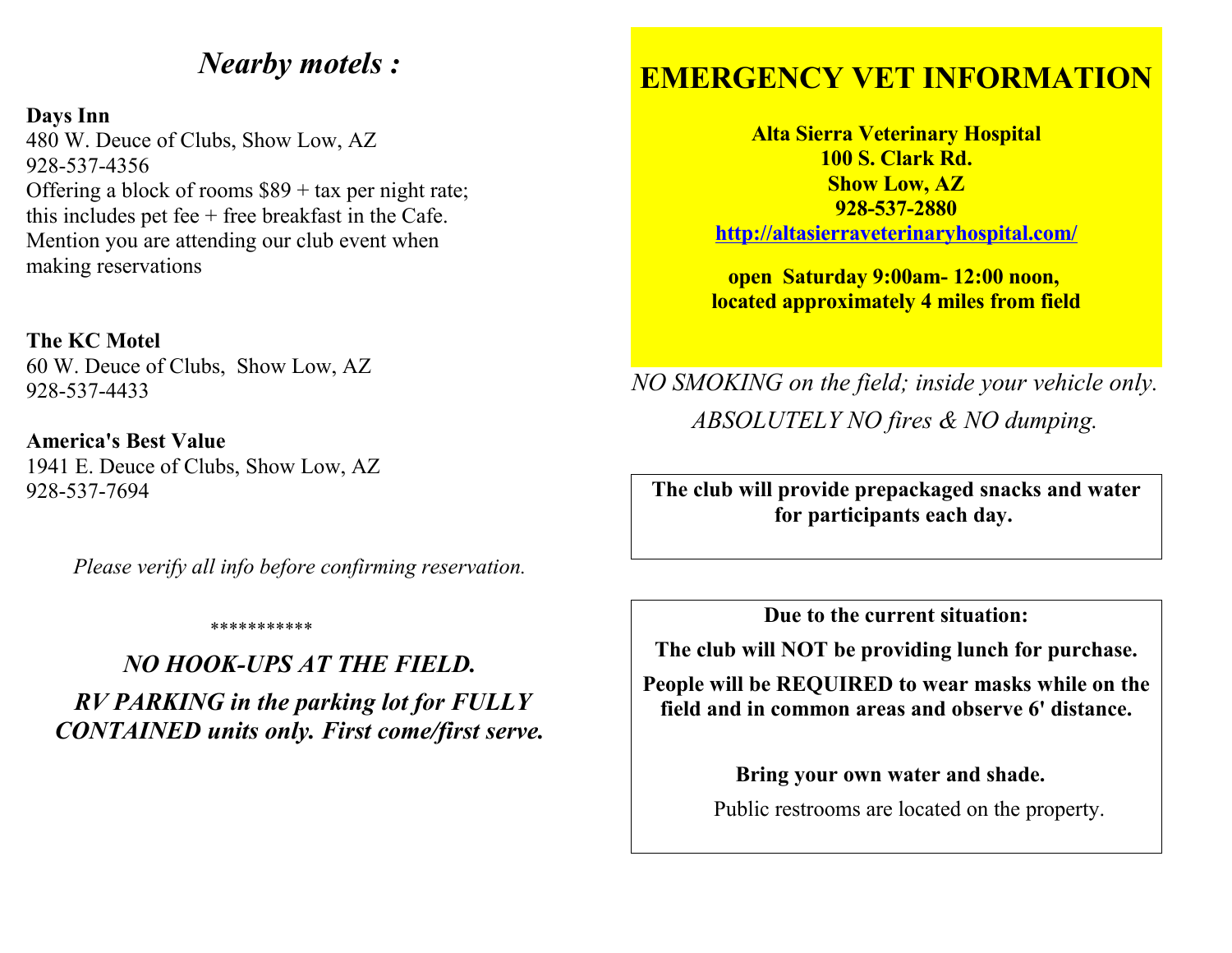### **OFFICIAL AMERICAN KENNEL CLUB LURE COURSING ENTRY FORM**

| Club: Copper State Basenji Club                                        |      | Date:<br>7/30/2022<br>7/31/2022 |              | Event#<br>2022520608<br>2022520610 |                                              |
|------------------------------------------------------------------------|------|---------------------------------|--------------|------------------------------------|----------------------------------------------|
| <b>Location: Frontier Park</b>                                         |      | Event type:                     |              |                                    | QC JC TRIAL                                  |
| <b>Breed:</b><br>Stake: Open<br><b>Special</b><br>Veteran Single Stake |      |                                 |              |                                    | I enclose entry fees in the<br>amount of: \$ |
| Breeder:                                                               |      | <b>Registration #:</b>          |              | Sex:                               | Date of Birth:                               |
| <b>Call Name of Dog:</b>                                               | AKC# | CP#                             | PAL/ILP<br>п |                                    | Foreign # & List Country<br>$^{\#}$ 0_____   |
| <b>Full Name of Dog:</b>                                               |      |                                 |              |                                    |                                              |
| Sire:                                                                  |      |                                 |              |                                    |                                              |
| Dam:                                                                   |      |                                 |              |                                    |                                              |
| <b>Actual Owner(S):</b>                                                |      |                                 |              |                                    |                                              |
| <b>Owner's Address:</b>                                                |      |                                 |              |                                    |                                              |
| City:                                                                  |      |                                 |              |                                    |                                              |
| Name of Owner's Agent/Handler (if any) at Trial:                       |      |                                 |              |                                    |                                              |

**Separate my entries** 

#### **AKC Rules, Regulations, Policies and Guidelines are available on the American Kennel Club website: www:akc.org AGREEMENT**

CERTIFY that I am the actual owner of this dog, or that I am the duly authorized agent of the actual owner whose name I have entered above. In consideration of the acceptance of this entry, I (we agree to abide by the rules and regulation of The American Kennel Club in effect at the time of this trial, and by the rules and regulations appearing in the premium list for this trial, and entry for. I (we) certify and represent that the dog entered in not a hazard to persons or other dogs. The entry is submitted for acceptance on the foregoing representation and Agreement. I (we) agree that the club holding this event has the right to refuse this entry for cause which the club shall deem sufficient. In consideration of the acceptance of this entry and the holding of this event and of the opportunity to have the dog judged an to win prize money, ribbons, or trophies, I (we) agree to hold the AKC, the event giving club, their members, directors, governors, officers, agents superintendents or event secretary ant the owner or lessor of the premises and any provider of services that are necessary to hold this event and any employees or volunteers of the aforementioned parties, and any AKC approved judge, judging at this event, harmless from any claim for loss or injury which may me alleged to have been caused directly or indirectly to any person or thing by the act of this dog while in or about the event premises or grounds or near any entrance thereto, and I (we) person all assume all responsibility and liability for any such claim; and I (we) further agree to hold the aforementioned parties harmless from any claim for loss, injury or damage to this dog.

Additionally, I (we) hereby assume the sole responsibility for and agree to indemnify, defend and save the aforementioned parties harmless from any and all loss and expense (including legal fees) by reason of the liability imposed by law upon any of the aforementioned parties for damage because of bodily injuries, including death at any time resulting therefrom, sustained by any person or persons, including myself (ourselves) or on account of damage to property, arising out of or in consequence of my (our) participation in this event, however such, injuries death or property damage may be caused, and whether or not the same may have been cause or may be alleged to have been cause by the negligence of the aforementioned parties or any of their employees, agents, or any other persons. **I (WE) AGREE THAT ANY CAUSE OF ACTION, CONTROVERSY OR CLAIM ARISING OUT OF OR RELATED TO THE ENTRY, EXHIBITION OR ATTENDANCE AT THE EVENT BETWEEN THE AKC AND MYSELF (OURSELVES) OR AS TO THE CONTRUCTION, INTERPRETATION AND EFFECT OF THIS AGREEMENT SHALL BE SETTLED BY ARBITRATION PURSUANT TO THE APPLICABLE RULES OF THE AMERICAN ARBITRATION ASSOCIATION, HOWEVER, PRIOR TO ARBITRATION ALL APPLCABLE AKC BYLAWS, RULES, REGUALTIONS AND PROCEDURES MUST FIRST BE FOLLOWED AS SET FORTH IN THE AKC CHARTER AND BYLAWS, RULES, REGULATIONS, PUBLISHED POLICIES AND GUIDELINES.**

**Signature of owner or his agent**  duly authorized to make this entry

**Telephone: Email address:**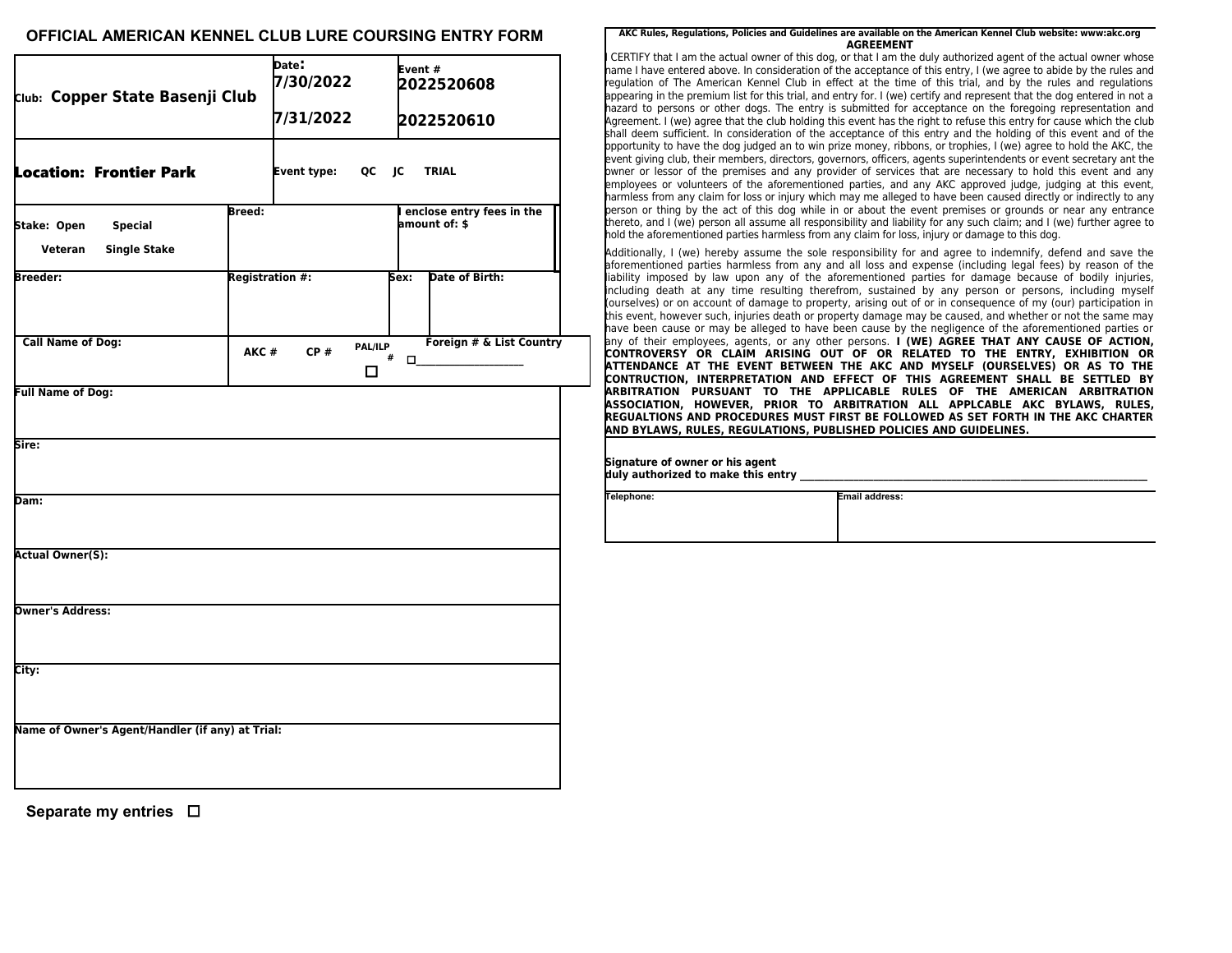### **OFFICIAL AMERICAN KENNEL CLUB LURE COURSING ENTRY FORM**

| Club: Copper State Basenji Club                                 |                      | Date:<br>7/30/2022<br>7/31/2022 |                   |      | Event#<br>2022520608<br>2022520610            |  |
|-----------------------------------------------------------------|----------------------|---------------------------------|-------------------|------|-----------------------------------------------|--|
| Location: Frontier Park                                         |                      | Event type: QC                  | JC                |      | <b>TRIAL</b>                                  |  |
| Stake: Open<br><b>Special</b><br><b>Single Stake</b><br>Veteran | Breed:               |                                 |                   |      | I enclose entry fees in the<br>amount of: \$  |  |
| Breeder:                                                        | АКС #:               |                                 |                   | Sex: | Date of Birth:                                |  |
| <b>Call Name of Dog:</b>                                        | <b>AKC</b><br>#<br>□ | CP#                             | PAL/ILP<br>#<br>□ |      | Foreign # & List Country<br>$\Box$ and $\Box$ |  |
| <b>Full Name of Dog:</b>                                        |                      |                                 |                   |      |                                               |  |
| Sire:                                                           |                      |                                 |                   |      |                                               |  |
| Dam:                                                            |                      |                                 |                   |      |                                               |  |
| <b>Actual Owner(S):</b>                                         |                      |                                 |                   |      |                                               |  |
| <b>Owner's Address:</b>                                         |                      |                                 |                   |      |                                               |  |
| City:                                                           |                      |                                 |                   |      |                                               |  |
| Name of Owner's Agent/Handler (if any) at Test:                 |                      |                                 |                   |      |                                               |  |
| Separate my entries $\Box$                                      |                      |                                 |                   |      |                                               |  |

#### **AKC Rules, Regulations, Policies and Guidelines are available on the American Kennel Club website: www:akc.org AGREEMENT**

CERTIFY that I am the actual owner of this dog, or that I am the duly authorized agent of the actual owner whose name I have entered above. In consideration of the acceptance of this entry, I (we agree to abide by the rules and regulation of The American Kennel Club in effect at the time of this trial, and by the rules and regulations appearing in the premium list for this trial, and entry for. I (we) certify and represent that the dog entered in not a hazard to persons or other dogs. The entry is submitted for acceptance on the foregoing representation and Agreement. I (we) agree that the club holding this event has the right to refuse this entry for cause which the club shall deem sufficient. In consideration of the acceptance of this entry and the holding of this event and of the opportunity to have the dog judged an to win prize money, ribbons, or trophies, I (we) agree to hold the AKC, the event giving club, their members, directors, governors, officers, agents superintendents or event secretary ant the owner or lessor of the premises and any provider of services that are necessary to hold this event and any employees or volunteers of the aforementioned parties, and any AKC approved judge, judging at this event, harmless from any claim for loss or injury which may me alleged to have been caused directly or indirectly to any person or thing by the act of this dog while in or about the event premises or grounds or near any entrance thereto, and I (we) person all assume all responsibility and liability fo any such claim; and I (we) further agree to hold the aforementioned parties harmless from any claim for loss, injury or damage to this dog.

Additionally, I (we) hereby assume the sole responsibility for and agree to indemnify, defend and save the aforementioned parties harmless from any and all loss and expense (including legal fees) by reason of the liability imposed by law upon any of the aforementioned parties for damage because of bodily injuries, including death at any time resulting therefrom, sustained by any person or persons, including myself (ourselves) or on account of damage to property, arising out of or in consequence of my (our) participation in this event, however such, injuries death or property damage may be caused, and whether or not the same may have been cause or may be alleged to have been cause by the negligence of the aforementioned parties or any of their employees, agents, or any other persons. **I (WE) AGREE THAT ANY CAUSE OF ACTION, CONTROVERSY OR CLAIM ARISING OUT OF OR RELATED TO THE ENTRY, EXHIBITION OR ATTENDANCE AT THE EVENT BETWEEN THE AKC AND MYSELF (OURSELVES) OR AS TO THE CONTRUCTION, INTERPRETATION AND EFFECT OF THIS AGREEMENT SHALL BE SETTLED BY ARBITRATION PURSUANT TO THE APPLICABLE RULES OF THE AMERICAN ARBITRATION ASSOCIATION, HOWEVER, PRIOR TO ARBITRATION ALL APPLCABLE AKC BYLAWS, RULES, REGUALTIONS AND PROCEDURES MUST FIRST BE FOLLOWED AS SET FORTH IN THE AKC CHARTER AND BYLAWS, RULES, REGULATIONS, PUBLISHED POLICIES AND GUIDELINES.**

**Signature of owner or his agent duly authorized to make this entry** 

**\_\_\_\_\_\_\_\_\_\_\_\_\_\_\_\_\_\_\_\_\_\_\_\_\_\_\_\_\_\_\_\_\_\_\_\_\_\_\_\_\_\_\_\_\_\_\_\_\_\_\_\_\_\_\_\_\_\_\_\_\_\_\_\_\_\_\_\_\_\_\_ Telephone: Email address:**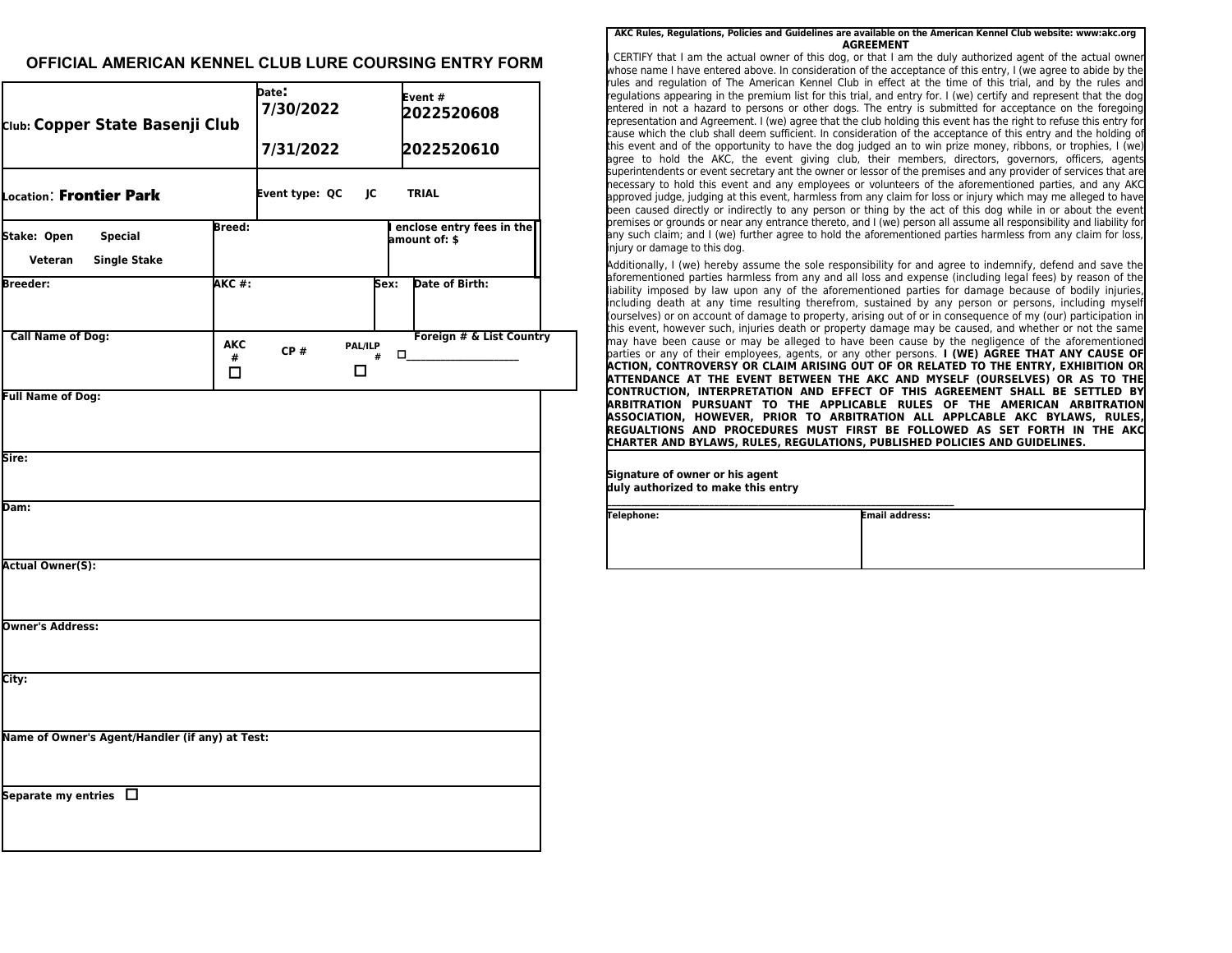### **OFFICIAL AMERICAN KENNEL CLUB LURE COURSING ENTRY FORM**

| Club: Copper State Basenji<br><b>Club</b>                       | Date:<br>7/30/2022<br>7/31/2022 |                           | Event#<br>2022520608<br>2022520610                       |  |  |
|-----------------------------------------------------------------|---------------------------------|---------------------------|----------------------------------------------------------|--|--|
| Location: Frontier Park                                         | Event type: QC                  | <b>IC</b><br><b>TRIAL</b> |                                                          |  |  |
| Stake: Open<br><b>Special</b><br><b>Single Stake</b><br>Veteran | <b>Breed:</b>                   |                           | enclose entry fees in<br>the amount of: \$               |  |  |
| <b>Breeder:</b>                                                 | Registration #:                 | Sex:                      | Date of Birth:                                           |  |  |
| <b>Call Name of Dog:</b>                                        | CP#<br>$\Box$                   | PAL/ILP<br>#<br>□         | Foreign # & List Country<br>$\Box$ and $\Box$ and $\Box$ |  |  |
| <b>Full Name of Dog:</b>                                        |                                 |                           |                                                          |  |  |
| lSire:                                                          |                                 |                           |                                                          |  |  |
| Dam:                                                            |                                 |                           |                                                          |  |  |
| <b>Actual Owner(S):</b>                                         |                                 |                           |                                                          |  |  |
| Owner's Address:                                                |                                 |                           |                                                          |  |  |
| City:                                                           |                                 |                           |                                                          |  |  |
| Name of Owner's Agent/Handler (if any) at Test:                 |                                 |                           |                                                          |  |  |

**AKC Rules, Regulations, Policies and Guidelines are available on the American Kennel Club website: www:akc.org AGREEMENT**

CERTIFY that I am the actual owner of this dog, or that I am the duly authorized agent of the actual owner whose name I have entered above. In consideration of the acceptance of this entry, I (we agree to abide by the rules and regulation of The American Kennel Club in effect at the time of this trial, and by the rules and regulations appearing in the premium list for this trial, and entry for. I (we) certify and represent that the dog entered in not a hazard to persons or other dogs. The entry is submitted for acceptance on the foregoing representation and Agreement. I (we) agree that the club holding this event has the right to refuse this entry for cause which the club shall deem sufficient. In consideration of the acceptance of this entry and the holding of this event and of the opportunity to have the dog judged an to win prize money, ribbons, or trophies, I (we) agree to hold the AKC, the event giving club, their members, directors, governors, officers, agents superintendents or event secretary ant the owner or lessor of the premises and any provider of services that are necessary to hold this event and any employees or volunteers of the aforementioned parties, and any AKC approved judge, judging at this event, harmless from any claim for loss or injury which may me alleged to have been caused directly or indirectly to any person or thing by the act of this dog while in or about the event premises or grounds or near any entrance thereto, and I (we) person all assume all responsibility and liability for any such claim; and I (we) further agree to hold the aforementioned parties harmless from any claim for loss, injury or damage to this dog.

Additionally, I (we) hereby assume the sole responsibility for and agree to indemnify, defend and save the aforementioned parties harmless from any and all loss and expense (including legal fees) by reason of the liability imposed by law upon any of the aforementioned parties for damage because of bodily injuries, including death at any time resulting therefrom, sustained by any person or persons, including myself (ourselves) or on account of damage to property, arising out of or in consequence of my (our) participation in this event, however such, injuries death or property damage may be caused, and whether or not the same may have been cause or may be alleged to have been cause by the negligence of the aforementioned parties or any of their employees, agents, or any other persons. **I (WE) AGREE THAT ANY CAUSE OF ACTION, CONTROVERSY OR CLAIM ARISING OUT OF OR RELATED TO THE ENTRY, EXHIBITION OR ATTENDANCE AT THE EVENT BETWEEN THE AKC AND MYSELF (OURSELVES) OR AS TO THE CONTRUCTION, INTERPRETATION AND EFFECT OF THIS AGREEMENT SHALL BE SETTLED BY ARBITRATION PURSUANT TO THE APPLICABLE RULES OF THE AMERICAN ARBITRATION ASSOCIATION, HOWEVER, PRIOR TO ARBITRATION ALL APPLCABLE AKC BYLAWS, RULES, REGUALTIONS AND PROCEDURES MUST FIRST BE FOLLOWED AS SET FORTH IN THE AKC CHARTER AND BYLAWS, RULES, REGULATIONS, PUBLISHED POLICIES AND GUIDELINES.**

| Signature of owner or his agent<br>duly authorized to make this entry |                       |
|-----------------------------------------------------------------------|-----------------------|
| Telephone:                                                            | <b>Email address:</b> |

Separate my entries  $\Box$